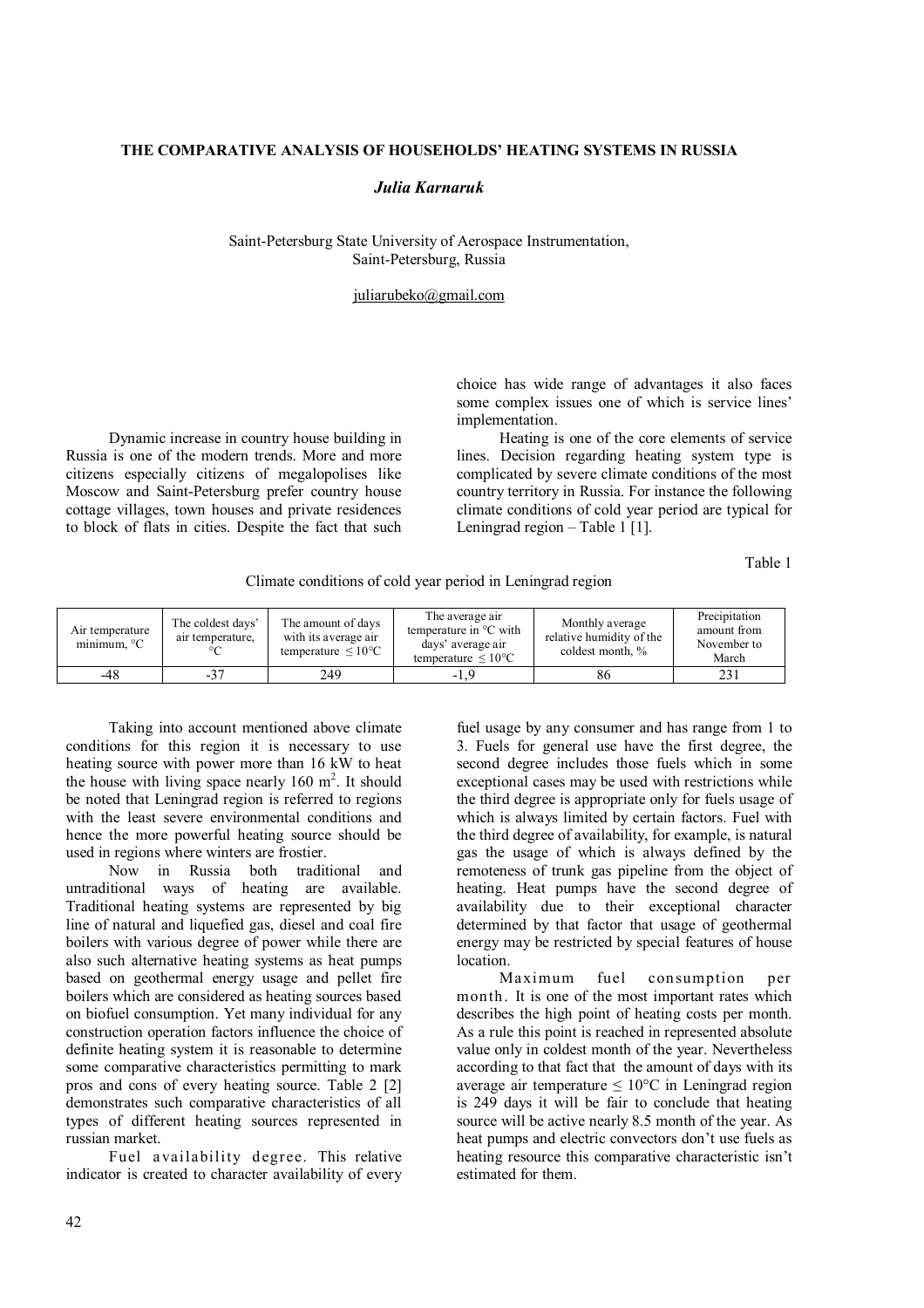Table 2

The comparative characteristics of heating systems available in Leningrad region

| Comparative characteristics                           | Gas fire<br>boiler | Liquefied<br>gas fire<br>boiler | Diesel fire<br>boiler | Pellet fire<br>boiler | Coal fire<br>boiler | Heat pump      | Electric<br>convector |
|-------------------------------------------------------|--------------------|---------------------------------|-----------------------|-----------------------|---------------------|----------------|-----------------------|
| Fuel unit                                             | m <sup>3</sup>     |                                 |                       | kg                    | kg                  | kW             | kW                    |
| Fuel availability degree                              | 3                  |                                 |                       |                       |                     | $\overline{c}$ |                       |
| Maximum fuel consumption<br>per month <sup>1</sup>    | 697                | 1051                            | 699                   | 1939                  | 2280                |                |                       |
| Fuel price, $rub/unit^2$                              | 3.60526            | 14                              | 24                    | 5,325                 | 3.98                |                |                       |
| Fuel costs, rub/month <sup>1</sup>                    | 2513               | 14717                           | 16768                 | 10323                 | 9076                |                |                       |
| Electric capacity<br>consumption, $kW/month1$         | 65                 | 61                              | 36                    | 172                   |                     | 3406           | 11520                 |
| Electric consumption costs,<br>rub/month <sup>1</sup> | 167                | 159                             | 93                    | 444                   |                     | 8822           | 29837                 |
| Total costs for heating,<br>rub/month <sup>1</sup>    | 2680               | 14876                           | 16860                 | 10768                 | 9076                | 8822           | 29837                 |
| Average price of heating<br>source, rub.              | 33266              | 33266                           | 50740                 | 161313                | 39336               | 389336         | 55232                 |
| 1 kW of heat energy cost,<br>rub/hour <sup>1</sup>    | 0.23               | 1,29                            | 1,46                  | 0,93                  | 0,79                | 0.77           | 2,59                  |
| Emission $CO2$ , %                                    | 6                  | 6                               | 12                    | 13                    | 10                  | $\theta$       | $\theta$              |

 $<sup>1</sup>$  when heating source is functioning 24 hours of 30 days per month at rated power.</sup>

 $^2$  for all fuels (except natural gas) it is stated average retail price during January-March'2011 in Leningrad region; for natural gas it is stated tariff which was established by government for the population of Leningrad region for 2011.

Electric capacity consumption. This rate is the core one for heat pumps, electric convectors and other heating system generating heat energy from electric as it is that which influence on monthly costs for heating. Exception are that cases when electricity is generated by own wind stations and solar systems but such heating systems despite of their high ecological and innovative characteristics are not investigated in this analysis as due to climate conditions of observed region they can be used only as supplementary way of heating aiming to energy saving. If to return back to investigated heating sources which transform electric energy from central electricity systems to heat it is fair to note that heat pumps are nearly in four times more cost-effective than traditional electric convectors. Electric capacity consumption is also essential for fuel heating sources as it is one of the core components of monthly costs for heating. All boilers excluding coal and pellet ones have similar electric capacity while pellet boiler is the most cost-based and coal one doesn't use it at all. It makes coal boiler autonomous that means that its functioning doesn't depend on electricity.

Fuel price. Monthly costs for heating appreciably depend on this variable parameter. It should be considered that there is some unpredictability in planning monthly fuel costs because many external factors affect on fuel retail prices dynamics. For instance from the Fig. 1 which shows diesel retail prices dynamics in Leningrad region during 2007 – 2011 you can see that the character of diesel pricing is spasmodic. Natural Gas prices are established by the government and as it is seen from the Fig. 2 have certain increase trend hence they are more prognosticated.



Fig. 1. Dynamics of diesel retail prices in Leningrad region in  $2007 - 2011$ .



Fig. 2. Dynamics of natural gas tariffs in Leningrad region in 2009-2011.